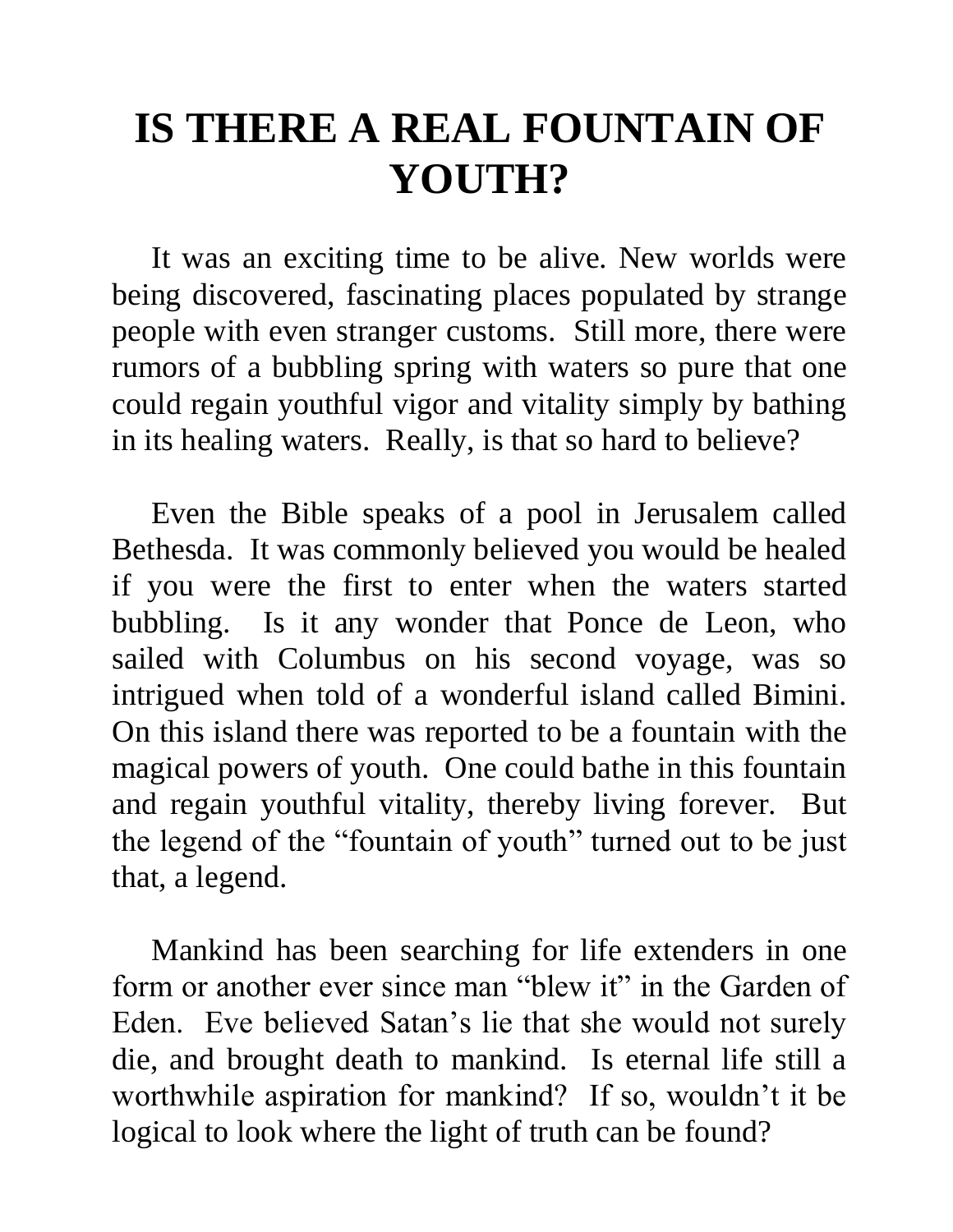#### **Searching Where It Can't Be Found**

 Perhaps you remember the old funny paper characters called Mutt & Jeff. Jeff came upon Mutt one night, under a streetlight searching for a lost quarter. He obligingly joined in the search. After a long period of no results, Jeff asked Mutt if he was sure he lost it there. Mutt said, "Oh no, I lost it over there, in the dark." "Well why are you looking here then?" asked Jeff. "Because there's light here," replied Mutt.

 Mutt's logic had an obvious flaw, but there are times when our own logic, although not as obvious, may be just as flawed. It is logical to look in the light, but we must be sure that what we are looking for is in that light and that it is true light. II Corinthians 11:14 warns us that Satan disguises himself as an angel of light. Although his light may appear to be bright indeed, you will never find what you are looking for in his false light. True light will outshine the false light, exposing its hidden darkness of lies.

#### **Avoiding Mutt's Street Light**

 Our subject today is *life, eternal-life,* and we are going to look where the true light is, and where what we are looking for can be found. We know this true light as the "Word of God," the light of the world. It is there we are told of people that walked in darkness who saw a great light; they who dwelled in the land of the shadow of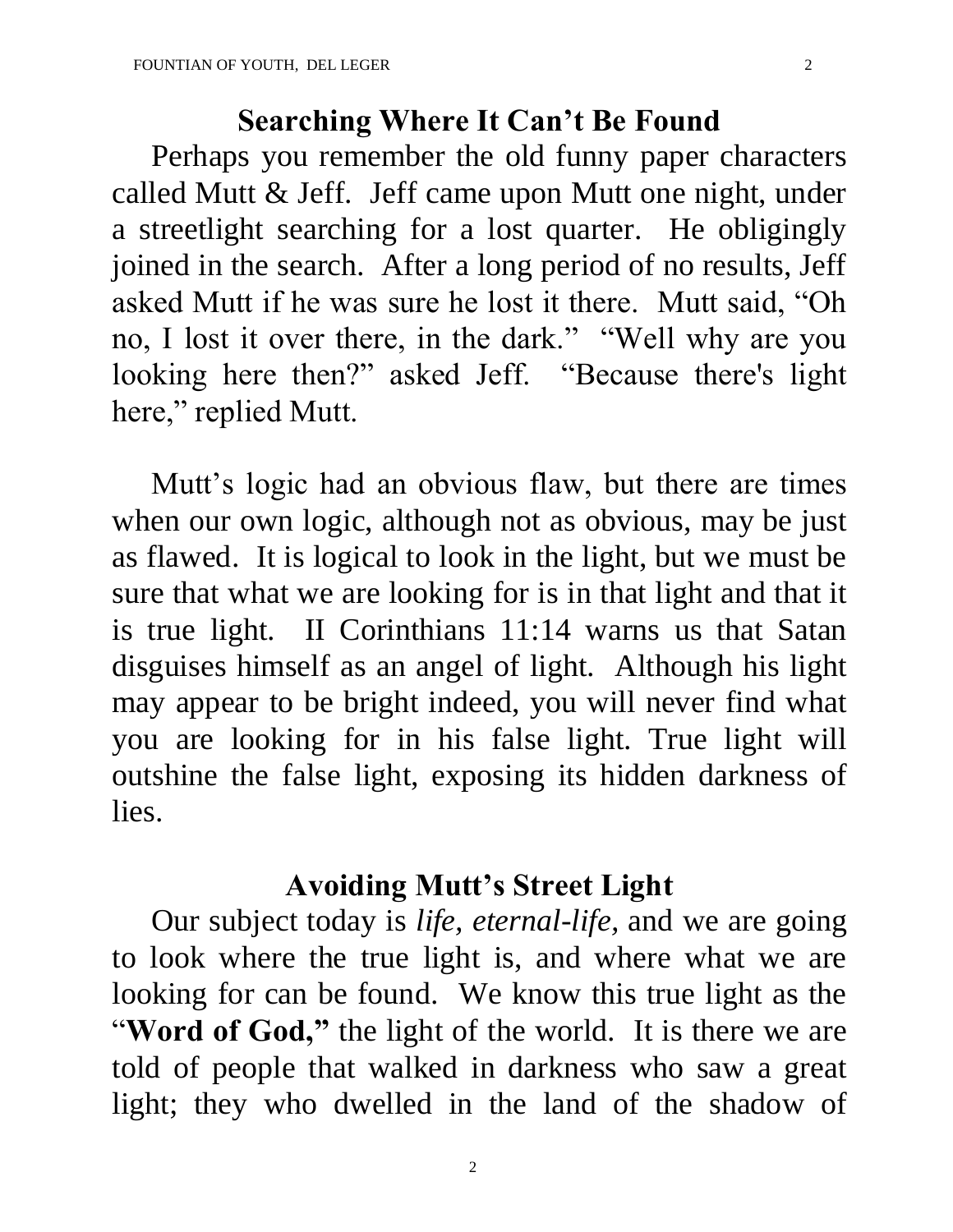death. It was on them that the light shined. We can read about it in Isaiah 9:2 and Matthew 4:16.

 John 8:12, tells us that if we follow Jesus, we will not walk in darkness, but shall have the light of life. Also, in II Timothy 1:10 we read that Jesus Christ has abolished death and has brought life and immortality to light through the gospel. So, it can be found in His Gospel; but can we yet be deceived? Emphatically, yes! We must continue our search in Christ's word.

 The key word in our search is GOSPEL, or as translated, good news, for it really is good news for mankind. It is such a simple message, yet so misunderstood. Let's see if we can unscramble the many confusing and erroneous definitions, analyses and explanations of this *key* to everlasting life, the real "fountain of youth." It is imperative that we uncover that plain and simple message found in "The gospel of Jesus Christ" that has been so cleverly clouded over by the many "ministers of righteousness", so called. (II Cor. 11:12-15)

 Perhaps a good place to start would be in one of God's early instructions on how He insisted on being approached by man. Exodus 20:23-26 gives us a commandment against devising, working out, or originating our own approach to God instead of following His specific instructions. Read it. Notice how simple He keeps it, no complicated rituals, no gilded thrones, just a humble,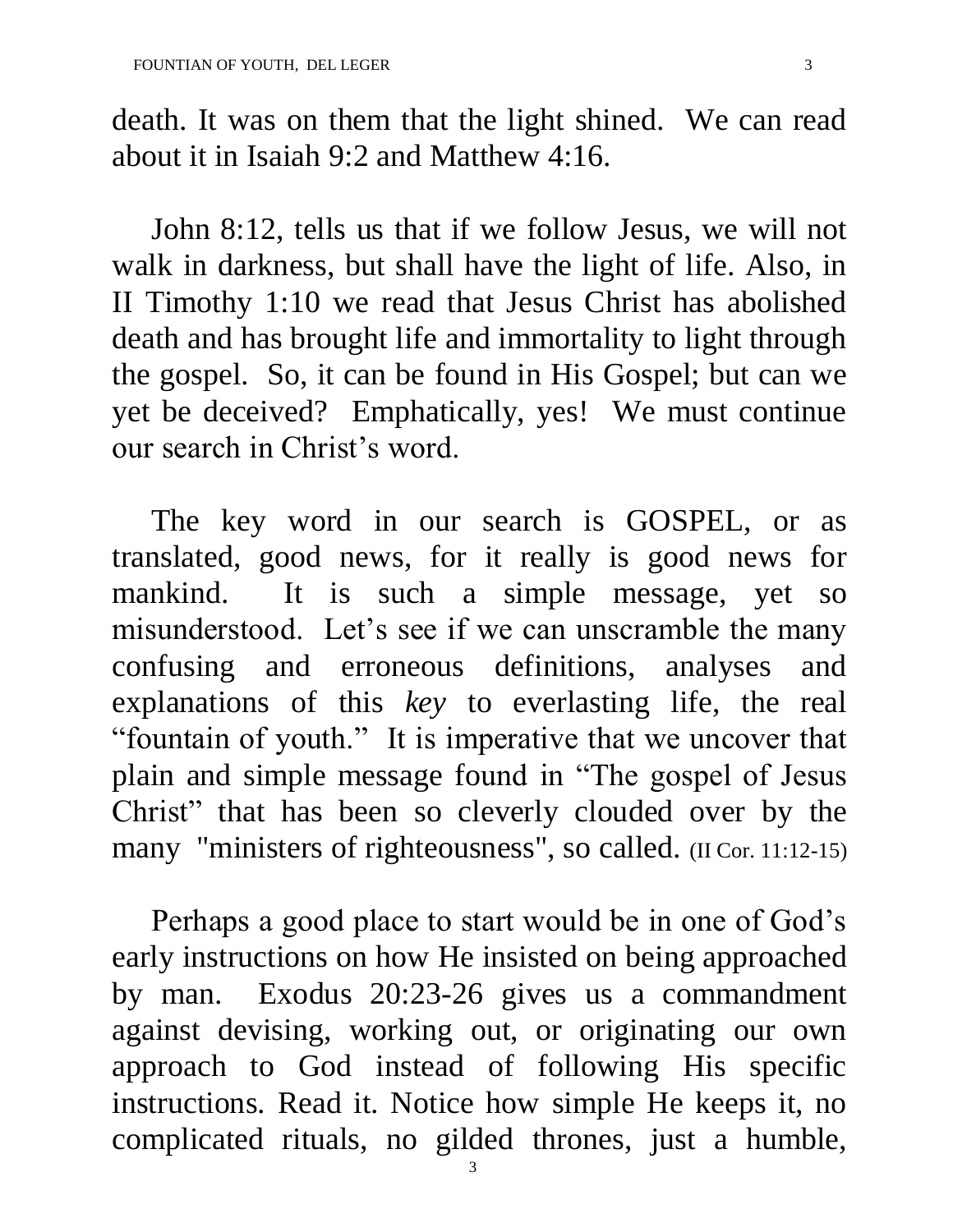sincere approach to the Father. He desires no fluff from man.

 Remember the commercial with the punch line, "Mother, I'd rather do it myself"? Well here is one of man's earlier versions of "I'd rather do it myself." Genesis 11:4 demonstrates man's arrogant attempt to build a tower that would enable him to climb (by steps of his own making) into heaven itself. It was man establishing his own religion, which is as futile as Ponce de Leon's search for his fountain of youth.

## **Could It Be That Religion, Not Atheism, Is Satan's Ultimate Weapon Against Mankind?**

From the Tower of Babel to the great false church of Revelation we see man, in one way or another, using hewn stones and building steps to the altar of God, and thus polluting it. We are constantly trying to insert our own righteousness into the mix, forgetting that God views all our righteousness as filthy rags (Isaiah 64:6).

## **Critical Knowledge**

 There are six critical questions that must be addressed if we are to find that *key* to the fountain of youth that Ponce de Leon was unable to discover. These questions are:

4 Who man is, and just as important, who man is not? Who Jesus Christ is, and just as important, who Jesus Christ is not?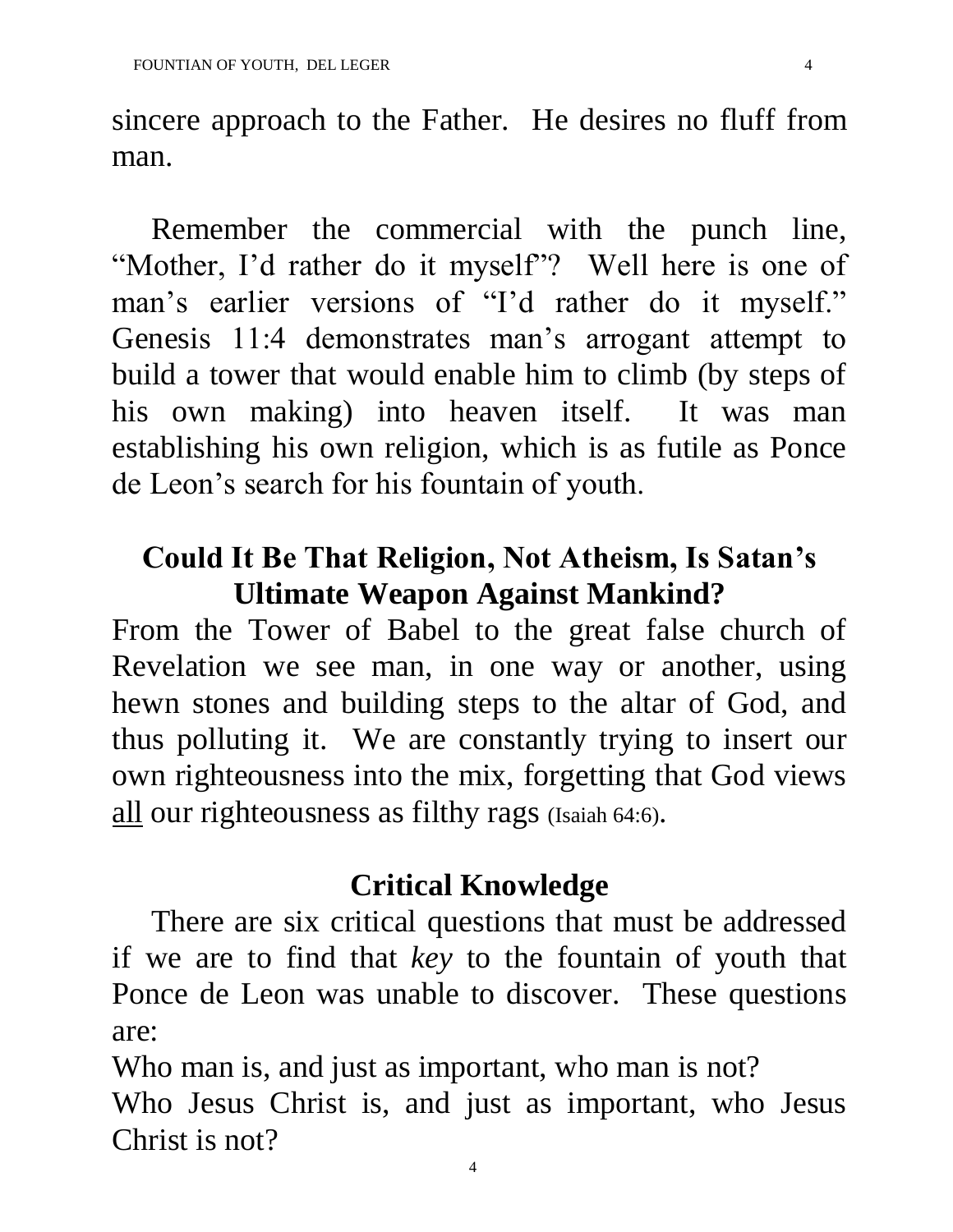What did Jesus Christ come here to accomplish, and very important, did He achieve it?

#### **1. Who man is?**

 Genesis 1:27 tells us that man was created in the image of God. Man, putting his two cents in, has been making God in his (man's) image ever since. An image, like a counterfeit, is made to look like the real thing; but it is not the real thing. We are not Gods!

 Isaiah 43:7 reveals to us that Man was created for the glory of God, and to give glory to God. Of all the glorious wonders of God's creation, man was to be his crowning glory, the epitome of His creation.

 We read in Revelation 5:10 that in the resurrection mankind is to rule as kings and priests on earth and will even judge angels. Yet, according to Genesis 3:19, man in his present state, is *mortal* (also I Cor. 15:54). "For dust you are and to dust you will return." We are told in Romans 6:23 that the wages of sin is death. All mankind is guilty of sin, and as so, we are under a death penalty. Man's condition, we must conclude, is therefore, hopeless without Christ's intervention**.** 

#### **2. Who man is not**

(It is very important that we know this).

 Man is not a *God*, nor can he attain Godhood by obedience, dedication, higher thought, or any effort of his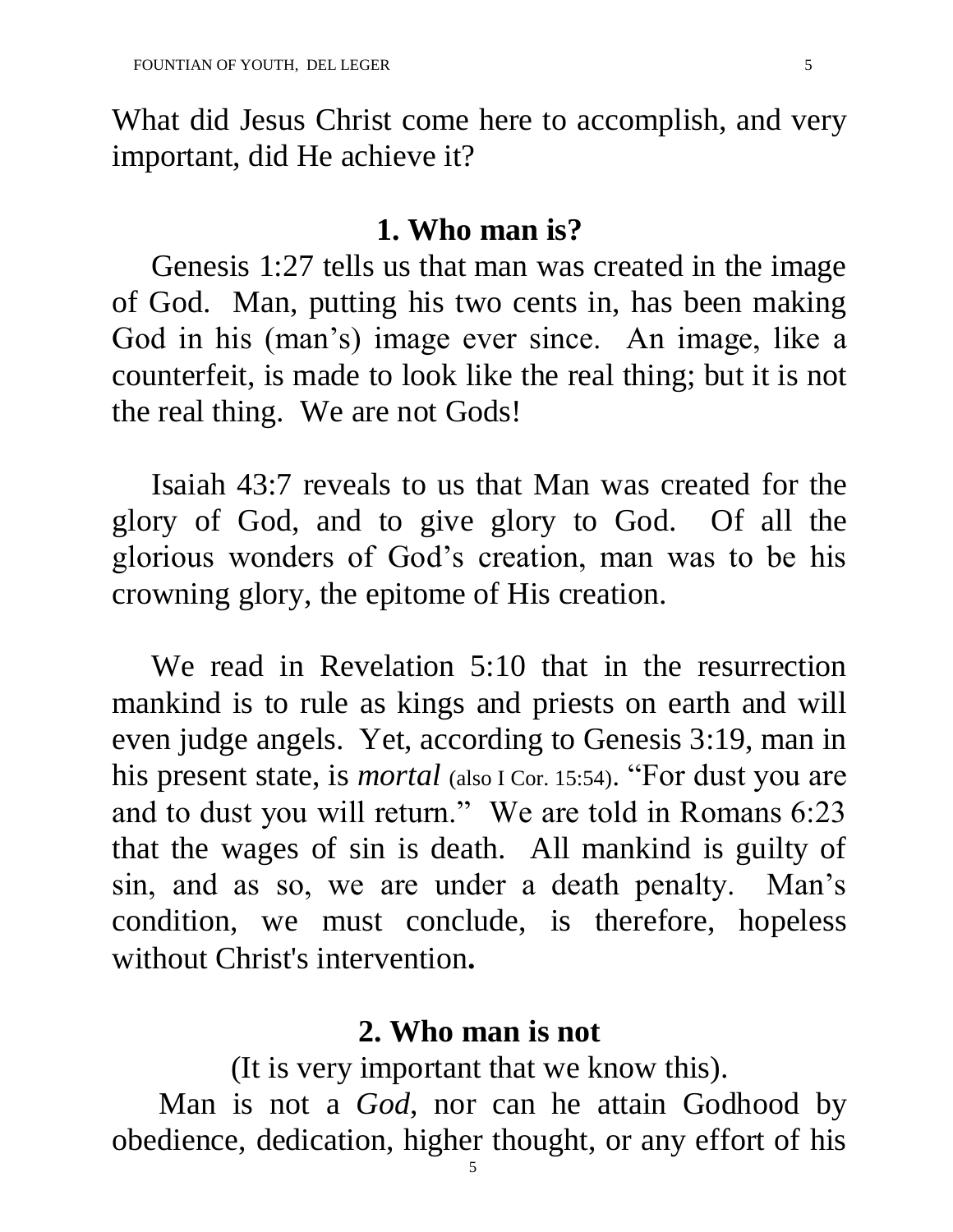own including law keeping. We are unclean, and all our attempts at righteousness are as filthy rags according to Isaiah 64:6.

Man is not *immortal*. Only God has immortality (I Tim. 6:16). Man cannot attain immortality except through the resurrection (Rom. 6:5). For this mortal must put on immortality (I Cor. 15:53). Ephesians 1:13 explains to us how we are sealed by our belief in the Son of God.

## **3. Who is Christ?**

 Jesus Christ is: Fully God and fully man, yet was born of the flesh and has come in the flesh (II John 7), and born of a virgin (sinless) (Isaiah 7:14).

Jesus Christ is:

The only begotten Son of the most high God (I John 4:9).

The first fruits of many to follow (Rev. 14:4, I Cor. 15:20).

The only mediator between God and man (I Tim. 2:5).

The only way by which man can receive eternal life (John 14:6).

The only name by which man can be saved (Acts 2:21).

The light of the world and the light of life (John 8:12).

And He was:

Foreordained, before the earth was formed, to die on the cross in our stead. The perfect Lamb provided by God for the ultimate once-and-for-all sacrifice (I Pet. 1:18-20). He was fully the Son of God and the son of man.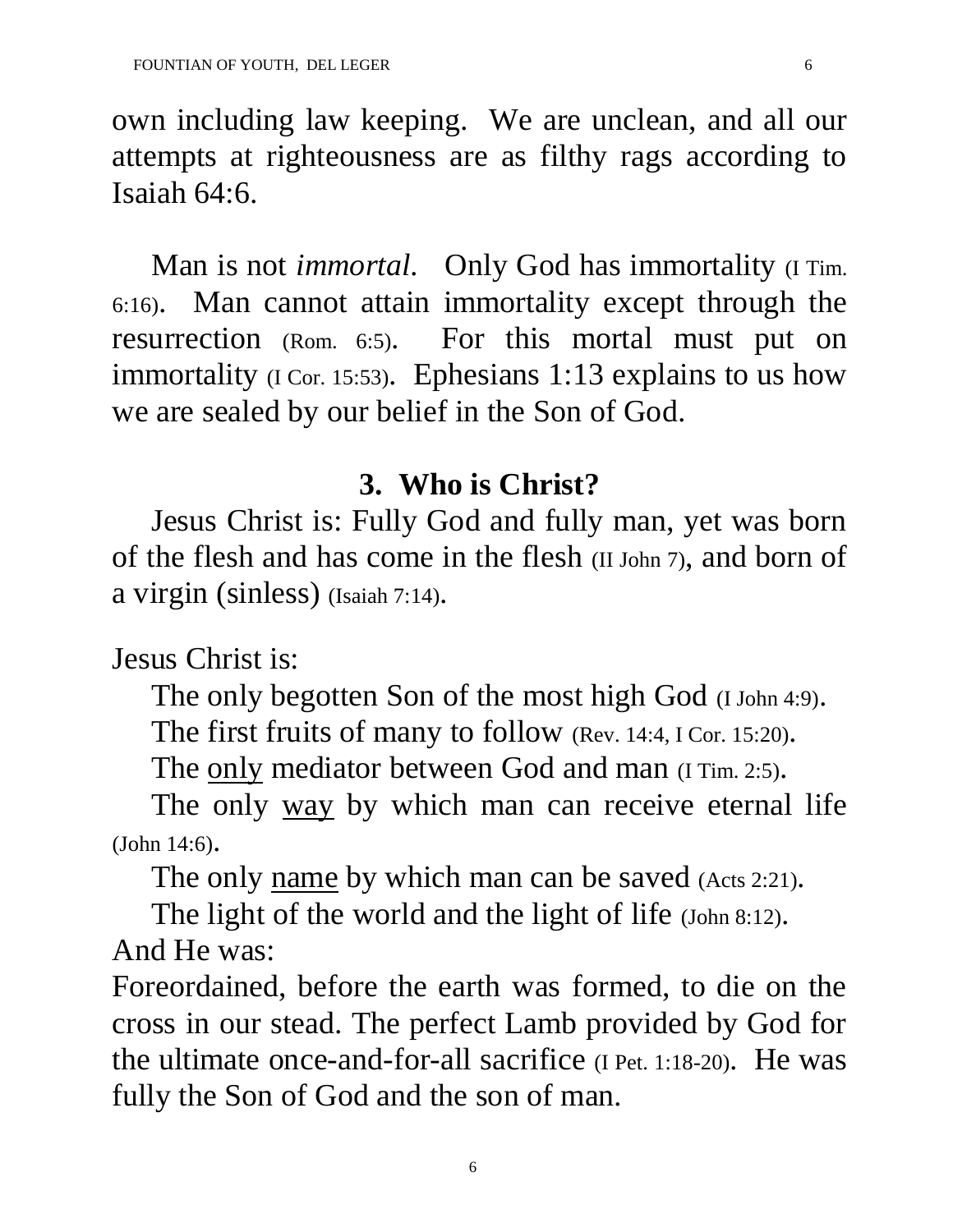## **4. Who Christ is not**

 Jesus warned of many false Christs in the latter days (Matt. 24:5,11,24). Let's bear Christ's words in mind as we dispute commonly heard claims of some, so-called, Christian religions by using scripture.

Often heard false claims:

1. *He is mere man who has attained godhood.* Ans: (Matt. 26:63-64; Mk. 3:11; John 1:32-34; 2:18-22; 10-30; 20:29- 31).

2. *He is the brother of Satan*. Ans: Satan is a created being. (Ezk. 28:12-15). Jesus is God's Son (John 1:14; 3:16; Heb 11:17; I John 4:9). God had only one Son.

3. *Jesus was a created being.* Ans: Jesus created all things (John 1:1-4;17:1; Col. 1:16-17). Did He create himself?

4. *He is Michael the archangel.* Ans. All angels were created by GOD through Christ who created all things that were made (Job 38:7 John 1:1-4).

5. *He is a human man combined with a divine idea.* Ans. He is much more than an idea; He is a real living being and the Son of God. See above references.

6. *He is one of a long line of "Masters" who had themselves realized divinity by receiving "divine truth."* Ans. There never has been, there is no one now and there never will be any like Jesus Christ. (Acts 43:12).

7. *He came into existence when Mary conceived. He was only in God's foreknowledge (not manifested) prior to conception.* Ans: He existed long before He became incarnate (John. 1:1-2; 17:5). How could He have made everything if He only came into existence at birth?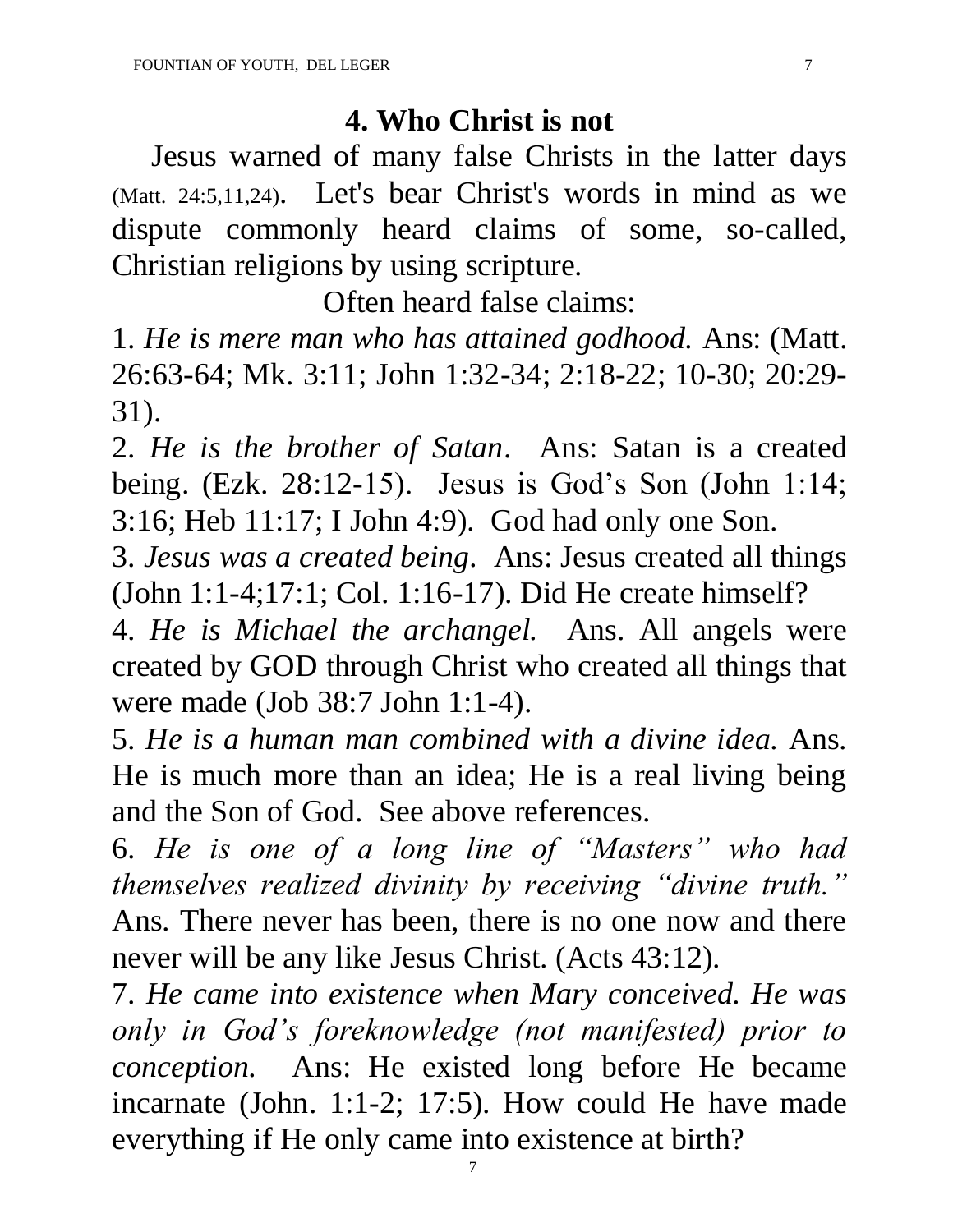8. *He is an ascended master, a guru, an avatar, a divine essence, the same as Krishna, etc.* Ans. None of the above! Jesus is the only begotten Son of God, who came as a real physical man, and died a real death and was resurrected to the glory He had before the world was (John 17:4-5; I John 4:9; I Pet. 1:18-20).

9. *He is the perfect-man "idea" of the "higher-self" of every individual.* Ans. Much more than an idea, He is real and while here on earth could be seen, touched and even died just as we all do.

10. *He, through some means, attained deity.* Ans. He was deity before the world was (John 1:1-3).

11. *He was a man who was no different, in any respect at all, from us.* Ans. The difference is, He was born sinless and He was the First Born, and only, Son of God.

12. *Jesus did not spend a full three days and three nights in the grave, as He was crucified Friday afternoon and rose Sunday morning.* Ans. Jesus was crucified Wednesday and rose Saturday, as scripture will reveal to the diligent searchers. Jesus fulfilled the only sign given to those who seek signs in order to believe (Matt. 12:39- 40). (See study guide, "THE DAY CHRIST DIED").

 It is quite obvious that the Christ of the aforementioned claims is not the same as the Christ of the Bible. Is "*another Jesus"* being taught (II Cor. 11:4)? Can a false Christ save? Those teaching a false Christ will frequently use the same terms Christians use, but with wildly different meanings.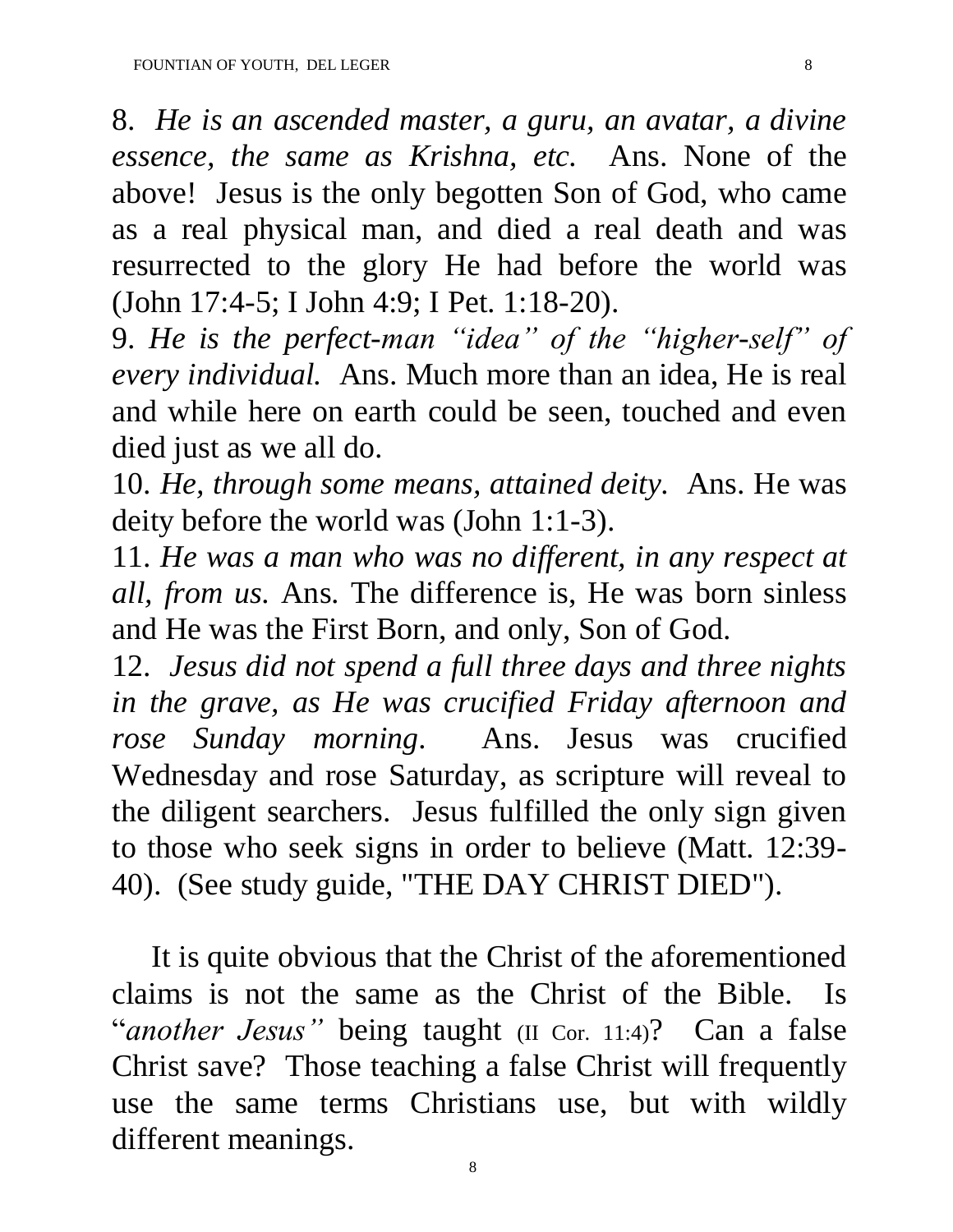Paul admonishes us to be aware that "Satan disguises himself as an angel of light. Therefore, it is not surprising that his servants disguise themselves as servants of righteousness" (II Cor. 11:13-15). When approached by any of these people, would it not be wise to ask them to define who their Christ is? Did Jesus warn us of not a few, but many, coming in his name? Did He warn of false Christs, and false prophets deceiving many (Matt. 24:5,24)? Is it important to be able to tell the difference?

#### **5. What Christ Came To Do**

 "For the Son of man is come to seek and to save that which was lost" (Luke 19:10). "--- that He, by the grace of God, should taste death for every man" (Heb 2:9b, also Heb. 9:28 & I Pet. 2:24). Isaiah 53 recites a wonderful and very accurate prophecy and description of the coming of Christ.

## **6. What Christ has accomplished**

 Remember reading how Christ prayed three times with such fervor that He sweated, as it were, great drops of blood. Pleading, if at all possible for some other way to be found to save mankind, other than death on the cross (Matt. 26:39, Lk. 22:42). But God said no, because there was no other way, no other name, and no other savior. If there had been any other way, wouldn't the Father have answered His Son's prayer, and answered it right then? Remember this, you will always be given what you pray for -- or something better. Because Jesus got something better, (Kingship) we get eternal life.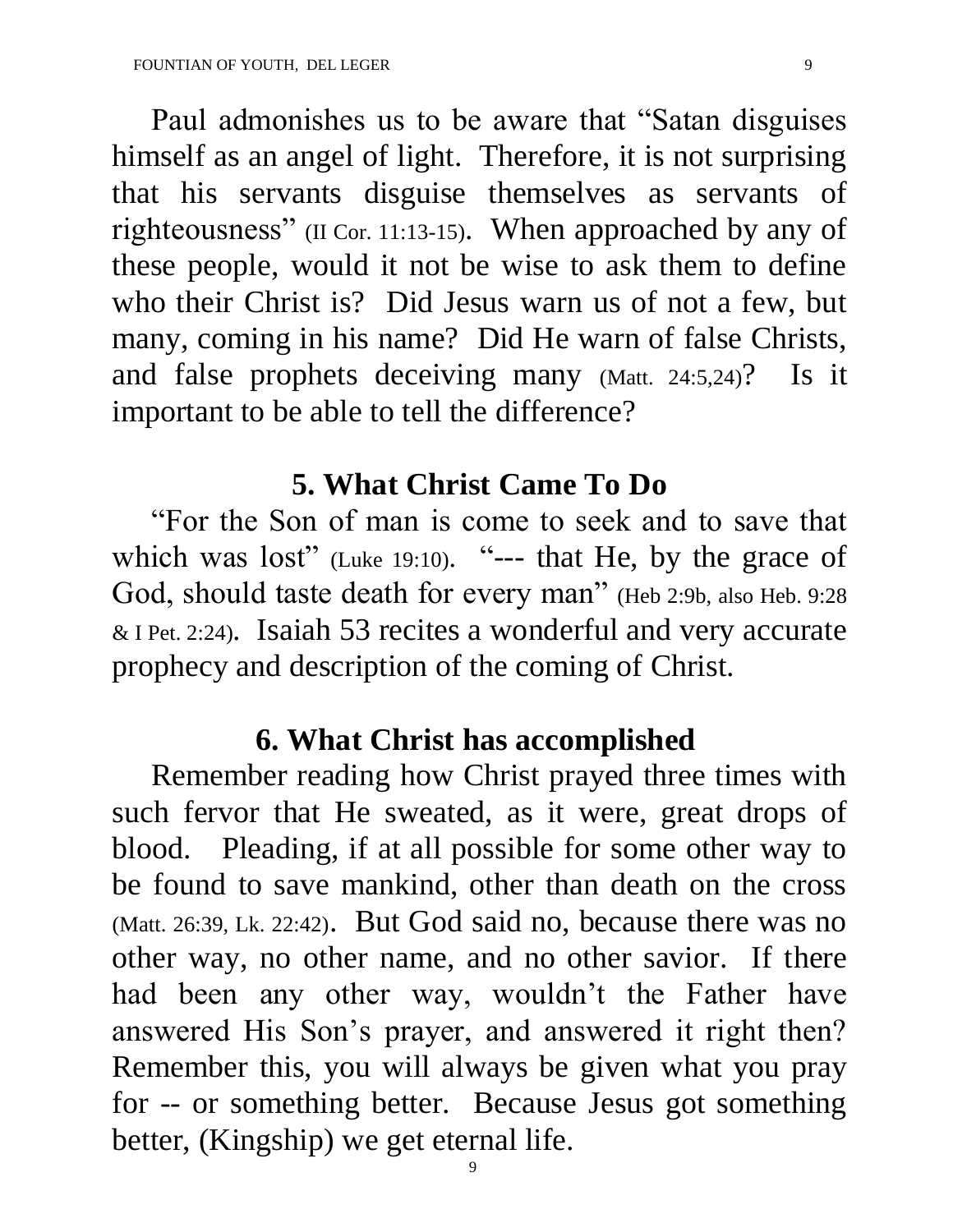By dying on the cross, Christ blotted out the handwriting of ordinances that was against us, nailing them (the handwriting enumerating our sins) to the cross (Col. 2:14). The word handwriting comes from "cheirographon" which means, "certificate of indebtedness," a kind of spiritual IOU for our sins, which demanded our life as payment. It was that IOU that was nailed to the cross, not God's law. The law is holy, just, and good (Rom. 7:12-13); but sin (transgression of the law, I John 3:4) worked death, by that which was good.

 Of the three elements that make up the old covenant, God, the law, and man, which failed? God? Absolutely not! The law? How could something that is perfect, that stands fast and forever and ever, and is done in truth, fail? (Ps. 19:7; 111:8). So, it had to have been man that failed.

## **God Did Not Lower The Bar,** He Lifted Man Over It.

 God's standards were not lowered or compromised, but met. Christ did not nail the law to the cross. It was the verdict, the sentence of death, the IOU that was nailed to the cross. Christ's work of redemption has been successfully completed. His very words were, "It is finished!" (John. 19:30). (See A STORY OF GRACE).

The gospel of Christ is the power of God unto salvation to everyone that believes (Rom.1:16). However, a weak, diluted, or false gospel, unlike the true gospel, does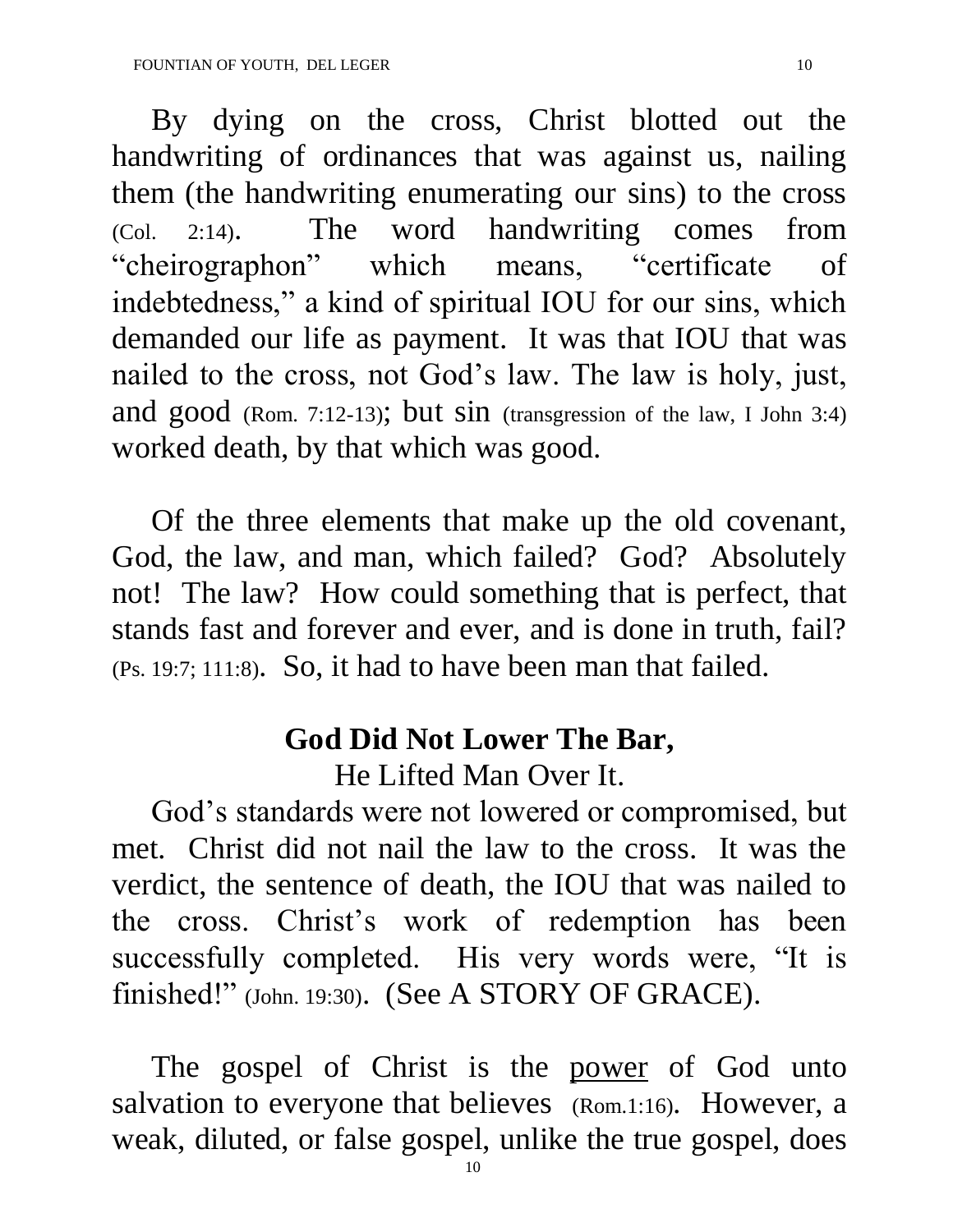not have the power of salvation. When you are inoculated against a disease, you are given germs of the very disease you are trying to prevent. The theory being that by giving you a small dose of weakened or dead germs, your body will build up antibodies so that you can fight off the real thing when you are exposed to it. Do you suppose there might be some weak or dead churches out there, inoculating some against God's gospel of power, His living church? So that when presented with the true gospel people might say, "been there, done that, or tried that, it doesn't work." Or worse, thinking they are saved when they are not. This, also, is a false light.

You can generally recognize these diluted gospels as:

### **a. The gospel of health and wealth**

The "name it and claim it" group. Tell that to the many martyrs that have died, and are still dying yet today for their faith in Jesus. God did promise us a rose garden; but we're going to have to deal with a lot of thorns in the meantime.

## **b. The positive thinking group**

 Self esteem. "Don't call sin what it is, that would be demeaning and would destroy human dignity." It is designed so as to offend no one. However, God calls us to deny self and esteem Him. Positive thinking while denying truth has no power. Read Isaiah 9-10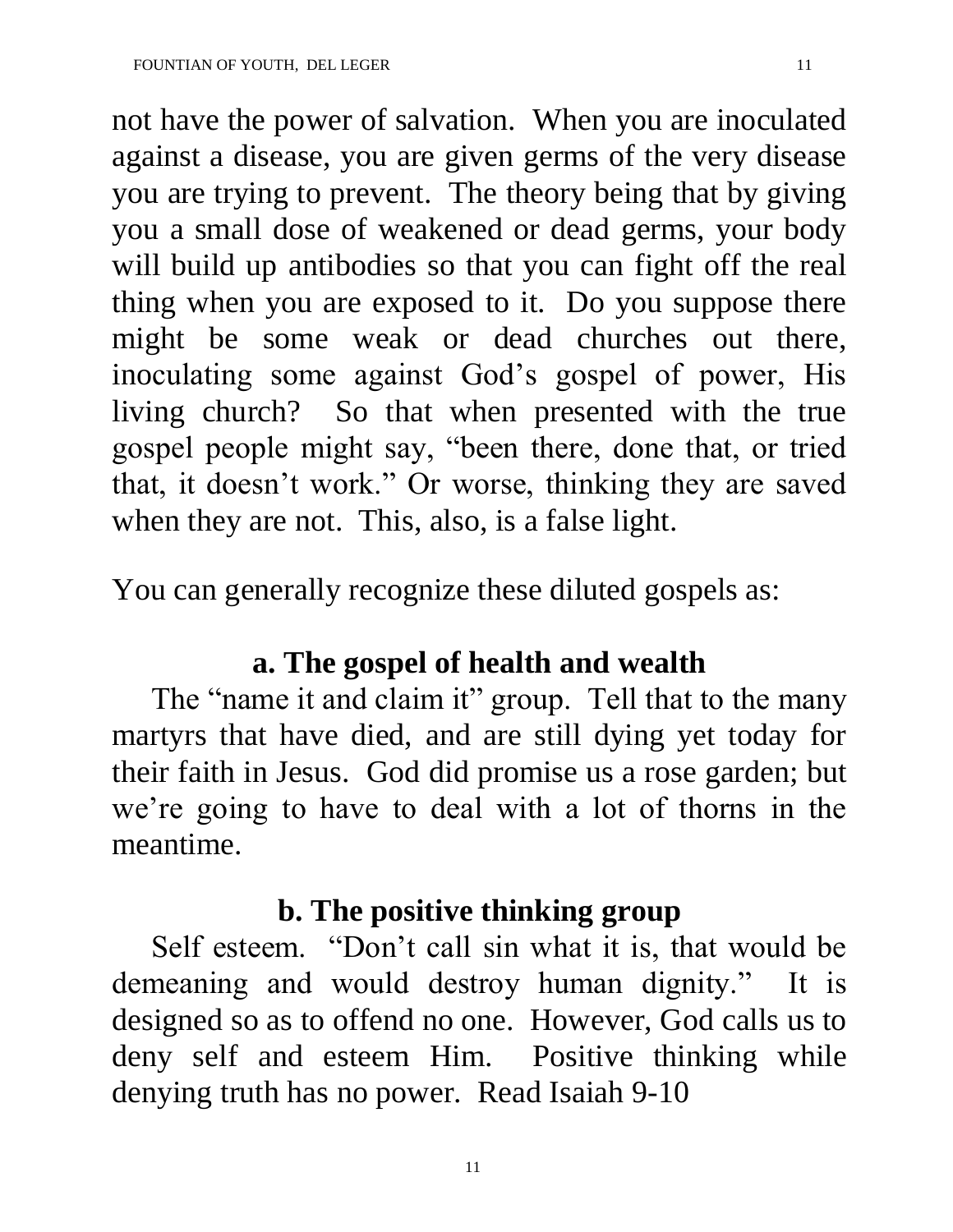#### **c. The nominal gospel group**

 "Sure I believe in God, and I go to church at every convenience, especially on Easter Sunday, but I don't let it interfere with my life. Besides, grace has replaced the law." A gospel of convenience has no power.

 Hear what God says about the lukewarm Christian in Revelation 3:16. "I will spew you out of my mouth." The word for spew is also translated vomit.

### **Many False Lights**

 Satan, the one who appears as a light, the great deceiver, sponsors many false gospels; but have you noticed how they seem to follow a pattern? They either **elevate man** to God-hood or **demote Christ** to mere manhood by denying His divinity. They will claim that man either is, or can become God, through his own efforts. Or they will refuse to accept Christ as the true and only Son of the most-high God, claiming that He is really only a prophet, or even a great man, but not divine. Or, maybe He became a God, but He was just a common, ordinary man like you and me until then. Therefore, we too can become Gods. Sound familiar? Isn't that the same lie Satan told Eve in the Garden of Eden?

 Those that knowingly or unknowingly reject the free gift of grace generally fall into two categories, rituals and/or self-effort.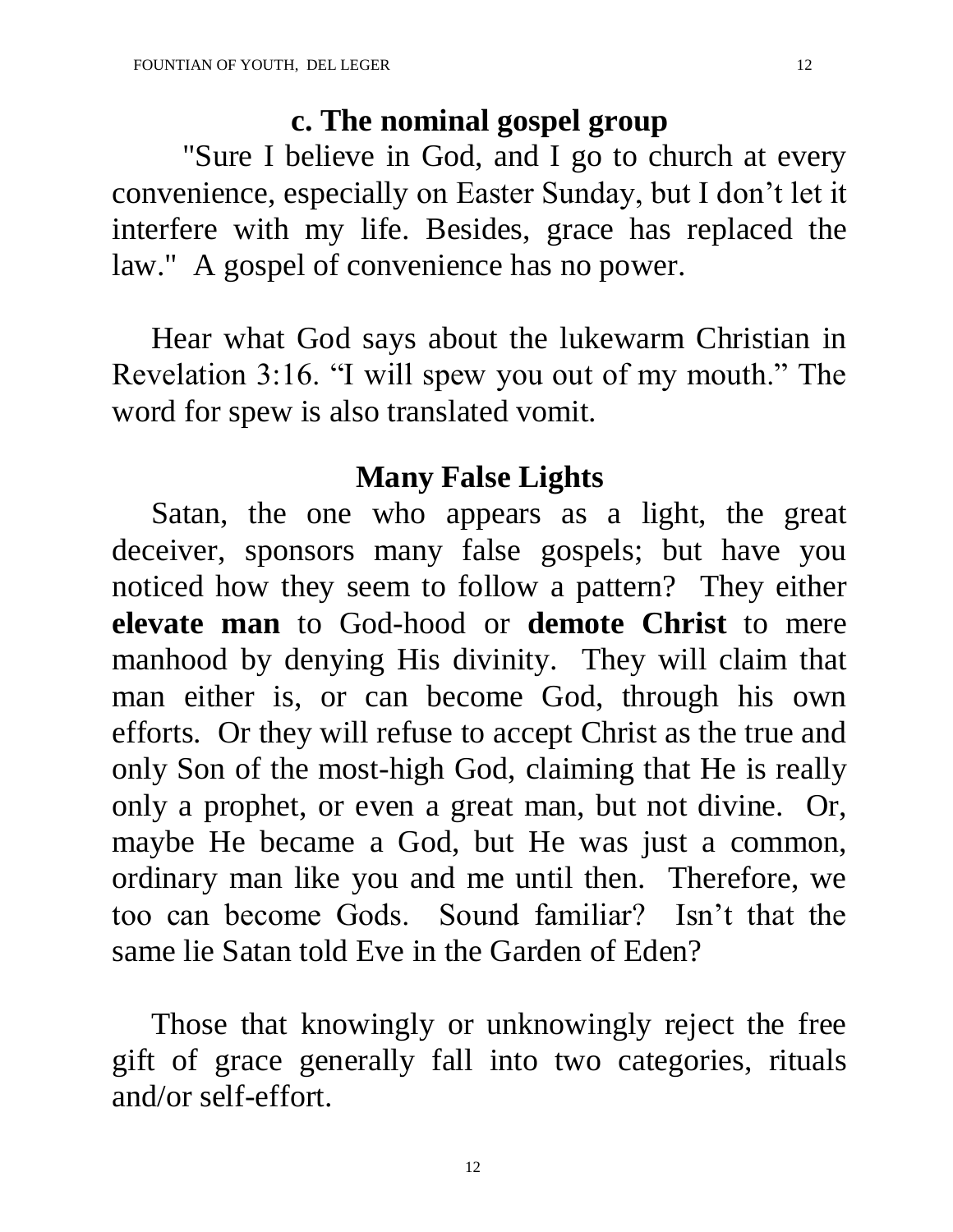Rituals make redemption an ongoing process, thus requiring a special earthly priesthood to administer the sacraments and rituals. Sacramentalism is the belief that liturgy's form and formulas transmit spiritual power beyond that of the sincerity of the heart. Salvation, therefore, comes through the sacraments, and not by faith alone, thereby negating grace. Wouldn't that be like giving man control over God's spiritual power by performing rituals? Who is really in control then, God or man?

 When asked, "What must I do to be saved?" The reply was, "Believe on the Lord Jesus Christ and thou shall be saved" (Acts 16:31). That's all, nothing else, but it's only a beginning to a total transformation, see Hebrews 6:1-2.

 Self-effort denies the sufficiency of Christ's sacrifice. "We must do our part," says man. So man persists in his self-righteous resolve to contribute something toward his salvation. Salvation thus becomes a Christ plus this or that ritual or effort on one's own part. Faith in God's grace produces good works, good works alone cannot produce salvation (Eph. 2:10).

 Are ornate temples, mosques, cathedrals, lofty steeples, and exalted and gilded altars, not continuations of Babel? What about the elaborate ceremonies, luxurious vestments, and impressive rituals of many of today's religions? Are we not using our own tools, hewing stones and building steps, seeking salvation in our own way?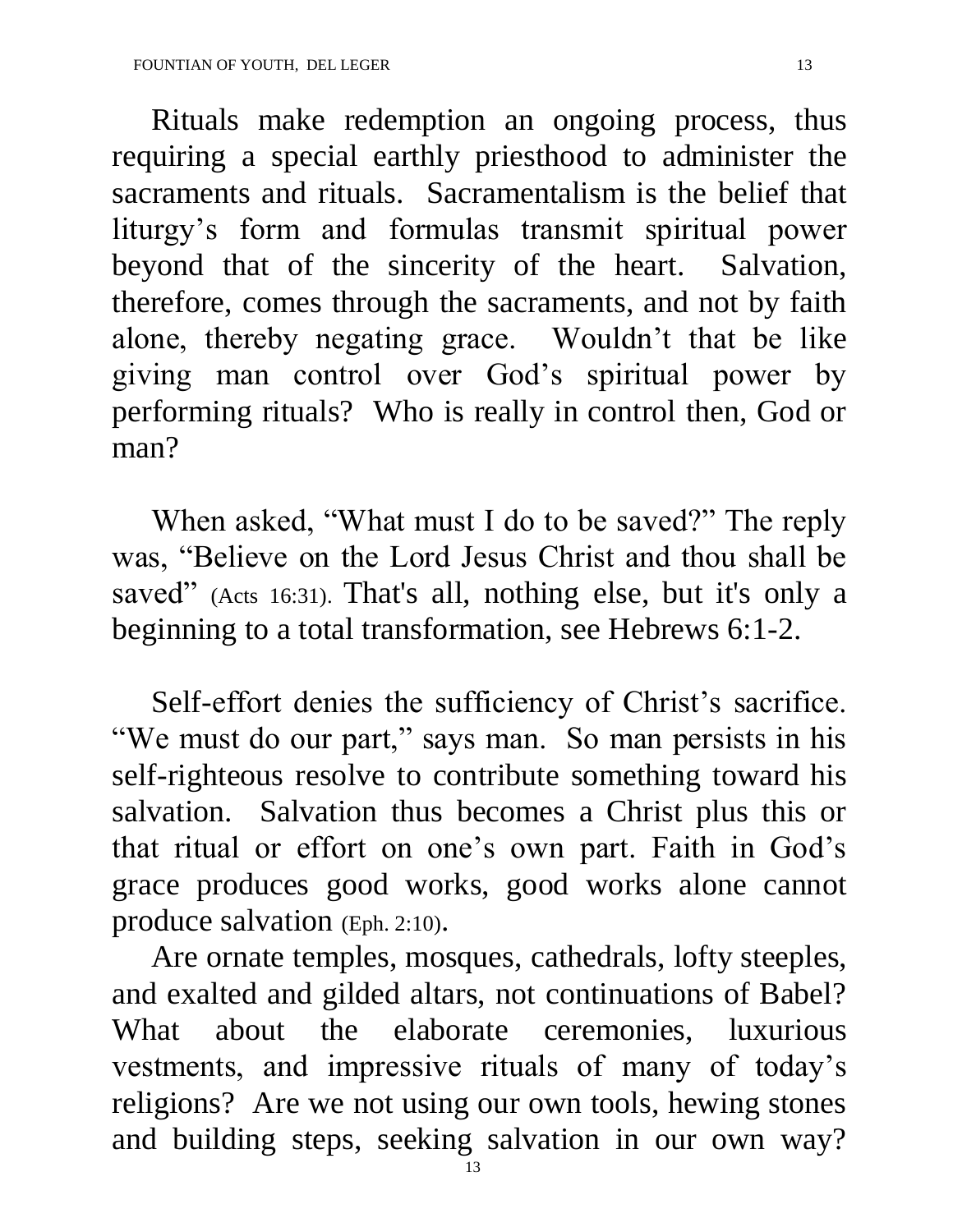Again, "*Father,* we'd rather do it ourselves." Are such worldly enhancements required or even desired by a God that has directed us to worship Him in the simplicity and purity of spirit and in truth?

 Our bodies, rather than earthly cathedrals, are the true temples of the Holy Spirit. We are to glorify God in body and spirit, (but don't forget truth) which were bought and are owned by God (I Cor. 6:19-20).

 There are peripheral issues on which Christians may differ, but as we learn and seek God's truth we will become more unified in our Christian walk. However, this we can all agree on: Salvation is only available through grace, by faith. Even that is not of our-selves, it is the gift of God, not of works lest any man should boast. For we are His workmanship, created in Christ Jesus to **do** good works (*from a heartfelt desire to please God, not as a bargaining chip for salvation*) (Eph. 2:8-10). But first comes salvation, a new heart, a new spirit, and an actual new creation. No longer are we under the penalty of the law. We have been bought with a price (I Cor. 6:20). As has been said, "Grace may be free but it ain't cheap."

#### **The Real Fountain Of Youth**

 The long sought fountain of youth, then, is found in the grace of God, where we will receive living waters, free for the taking. Jesus said, "But the water that I shall give him shall be in him a well of living water springing up into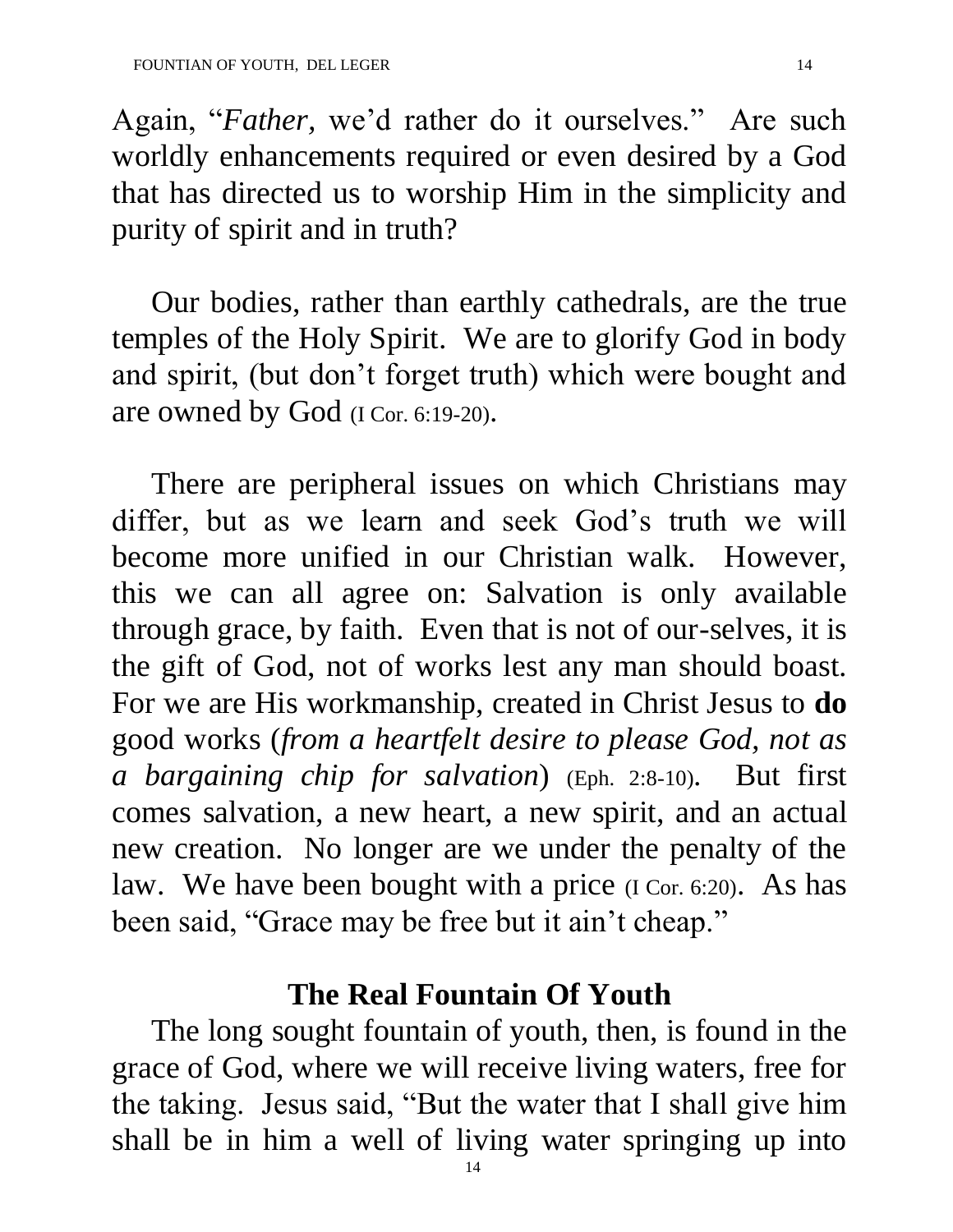eternal life" (Jn. 4:14 Rev. 7:17). We, ourselves, will become fountains of living water (Jn. 7:38). Let's be sure we are walking in the *true* light of God's word, not looking in a light of convenience, as Mutt did, but rather where the saving power of God's truth is found. Where we are told "All scripture is given by inspiration of God, and is profitable for doctrine, for reproof, for correction, for instruction in righteousness; that the man of God may be perfect, thoroughly furnished unto all good works" (II Tim. 3:16-17). Remember, that was said before there was a New Testament. Is Paul telling Timothy that all of the Old Testament should be read, believed and taught today, with the same authenticity as we do the New Testament?

It has been well said that: "The New is in the Old concealed, and the Old is in the New revealed." Thus giving us the two witness' necessary to establish a thing, both the Old Testament and the New Testament. (Matt. 18:16).

## <u>and the state of the state of the state of the state of the state of the state of the state of the state of the state of the state of the state of the state of the state of the state of the state of the state of the state</u>

## **There are great lights and there are false lights. Do you know the difference?**

 Isaiah gives us a clue, "To the law and to the testimony: if they speak not according to this word, it is because there is no light in them." (Isa 8:20).